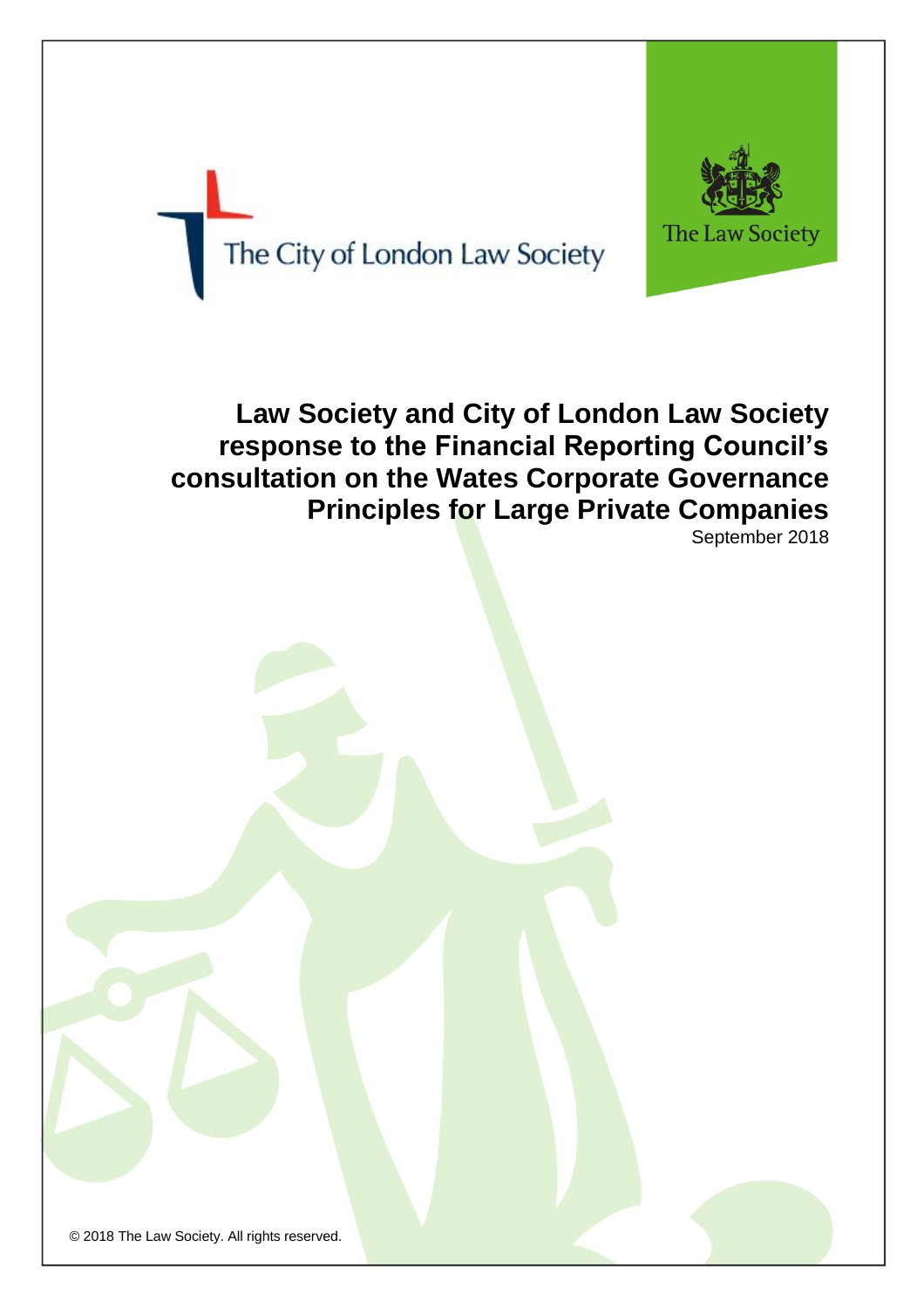## **Preface**

The consultation has been considered by the Company Law Committee of The Law Societyof England & Wales ('the Society') and members of the City of London Law Society (CLLS). The Society is the professional body for solicitors in England and Wales, representing over 170,000 registered legal practitioners. The Society represents the profession to parliament, government and regulatory bodies and has a public interest in the reform of the law. The CLLS represents approximately 17,000 City lawyers through individual and corporate membership, including some of the largest international law firms in the world. These law firms advise a variety of clients from multinational companies and financial institutions to Government departments, often in relation to complex, multijurisdictional legal issues. The CLLS responds to a variety of consultations on issues of importance to its members through its 19 specialists committees.

## **Do the Principles address the key issues of the corporate governance of large private companies? If not, what is missing?**

## **Interaction between legal duties and suggested best practice**

- 1. Whilst we note the helpful statement at paragraph 15 that the Principles do not override, and are not intended to interpret, directors' duties, the interaction between the legal duties of directors and suggested best practice is not clear and may lead to confusion. A statement at the beginning of the document would be beneficial.
- 2. The primary stakeholders recognised under law are the company's shareholders, and the legal framework for directors' duties rests on the primacy of shareholder interests.
- 3. In most cases, the interests of shareholders will be best served if the board has a long-term vision and strategy for the company and is a good corporate citizen, cognisant of the role the company must play within the community and with its wider stakeholders.
- 4. However, the law does not require the board to prioritise long-term consequences or its wider stakeholders (or any particular such stakeholder) over other matters and there may be situations in which the focus of the directors must be shortterm. Instead, the law sets out the duties directors owe to promote the success of the company for the benefit of its shareholders as a whole, and has codified certain stakeholder interests as amongst the factors the board must consider (where relevant) when seeking to do so.
- 5. As currently drafted, Principle 6 and its guidance in particular have the potential to confuse the legal obligations of directors with desirable best practice. This confusion is unhelpful when directors are considering their duties in the context of making decisions.
- 6. The Principle itself should be re-worded to avoid the implication that a board's primary responsibility in solvent situations is other than to its shareholder(s) and align it more closely with section 172 of the Companies Act 2006. This will also avoid further confusion when directors are considering the additional specific reporting requirements under the new "Section 172(1) statement".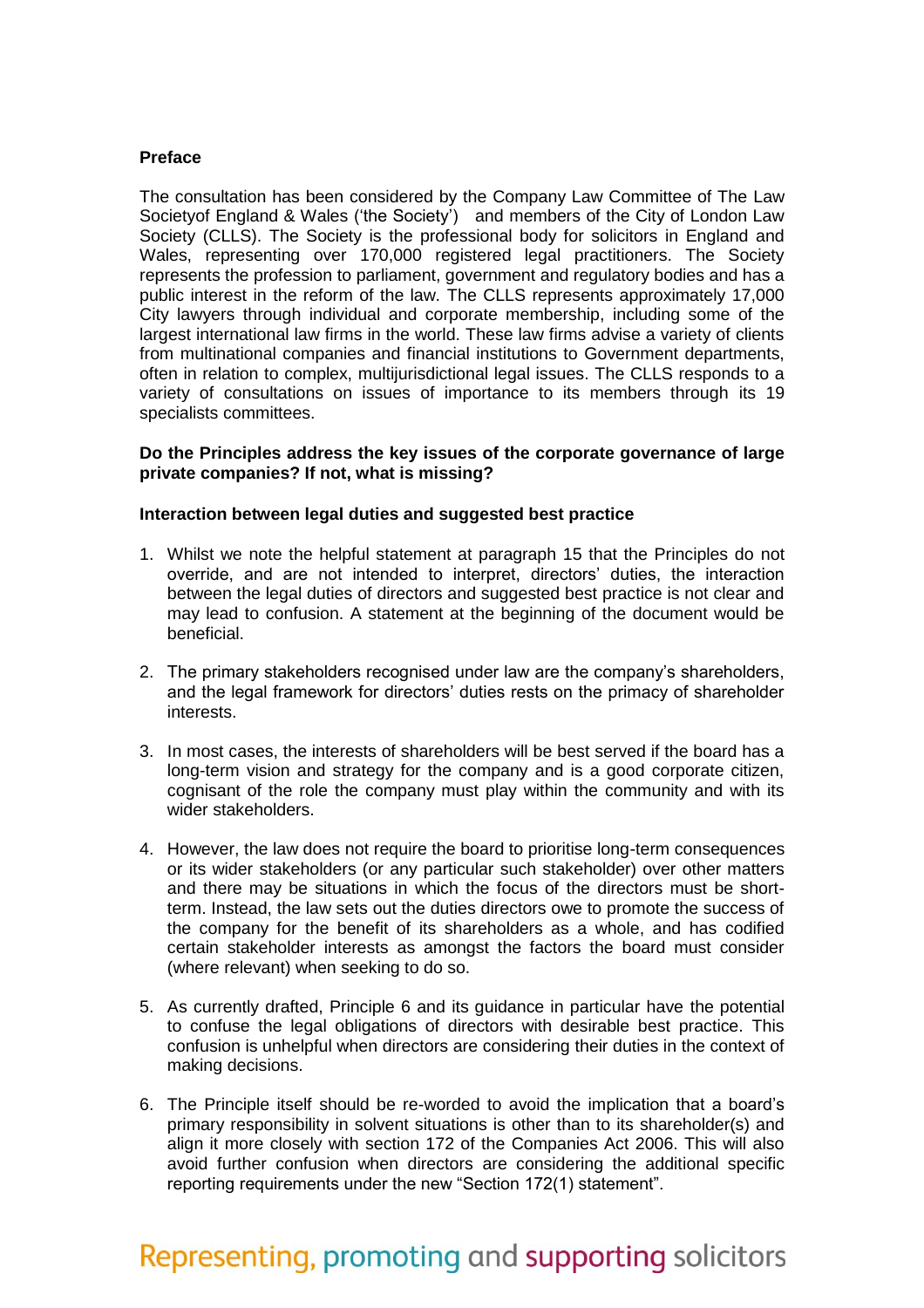- 7. We would also suggest that Principle 6 is re-named "*Wider Stakeholders*" and the Principle itself re-worded as follows:
- 8. "*A board should have regard (amongst other matters) to the interests of wider stakeholders, including employees, and should oversee meaningful engagement and foster good relationships with such stakeholders to allow them to do so. In doing so, a board should be mindful of the company's purpose*."
- 9. Alternatively, should the Coalition Group prefer to stay closer to the current text, we feel that the following amendments would remove the direct conflict with directors' legal duties:
- 10. "*A board has a responsibility to should oversee meaningful engagement with material stakeholders, including the workforce, and have regard to that discussion when relevant to taking decisions. The board has a responsibility should seek to foster good stakeholder relationships based on the company's purpose*."
- 11. In any case, it should be clear that these are not 'responsibilities' of the board, whose primary responsibility is to shareholders in solvent situations, but best practice and matters to be taken into account when making decisions, to the extent relevant to such decisions. We also feel referring to what a board 'should' do rather than has a 'responsibility' to do is more aligned with the purpose of the Principles, and indeed with the drafting of the other Principles. It also should be noted that the duties are owed to the company and not directly to shareholders or any other stakeholder.
- 12. It should also be recognised that not all stakeholder groups will wish to participate in active engagement at all, or in the same way.

### **Interaction between the Principles and Guidance**

- 13. More clarity would also be beneficial as between applying the Principles and considering the guidance. It should be made clear that the guidance is just that and that a board can consider itself to have applied the Principles even if it does so in a way different from that suggested by the guidance. This could be done by making this more clear in the explanation of the application of the Principles and through avoiding the directive language currently used in the guidance, which in places is written in the same style, and as if it were an extension of, the relevant Principle. For example, use of phrases such as "*All directors should*…" is more appropriate to a Principle that must be applied than suggested guidance on how to apply that Principle.
- 14. The explanatory language could be amended as follows to make the interaction between the Principles and guidance more clear:
- *15.* "*The principles are supported by non-exhaustive guidance that helps companies consider how to apply the principles in practice. However, companies should*  apply the principles in a way that is most appropriate to their particular *circumstances.*

*The guidance is not intended to be mandatory and nor is it a check-list. Rather than requiring a compliance*…"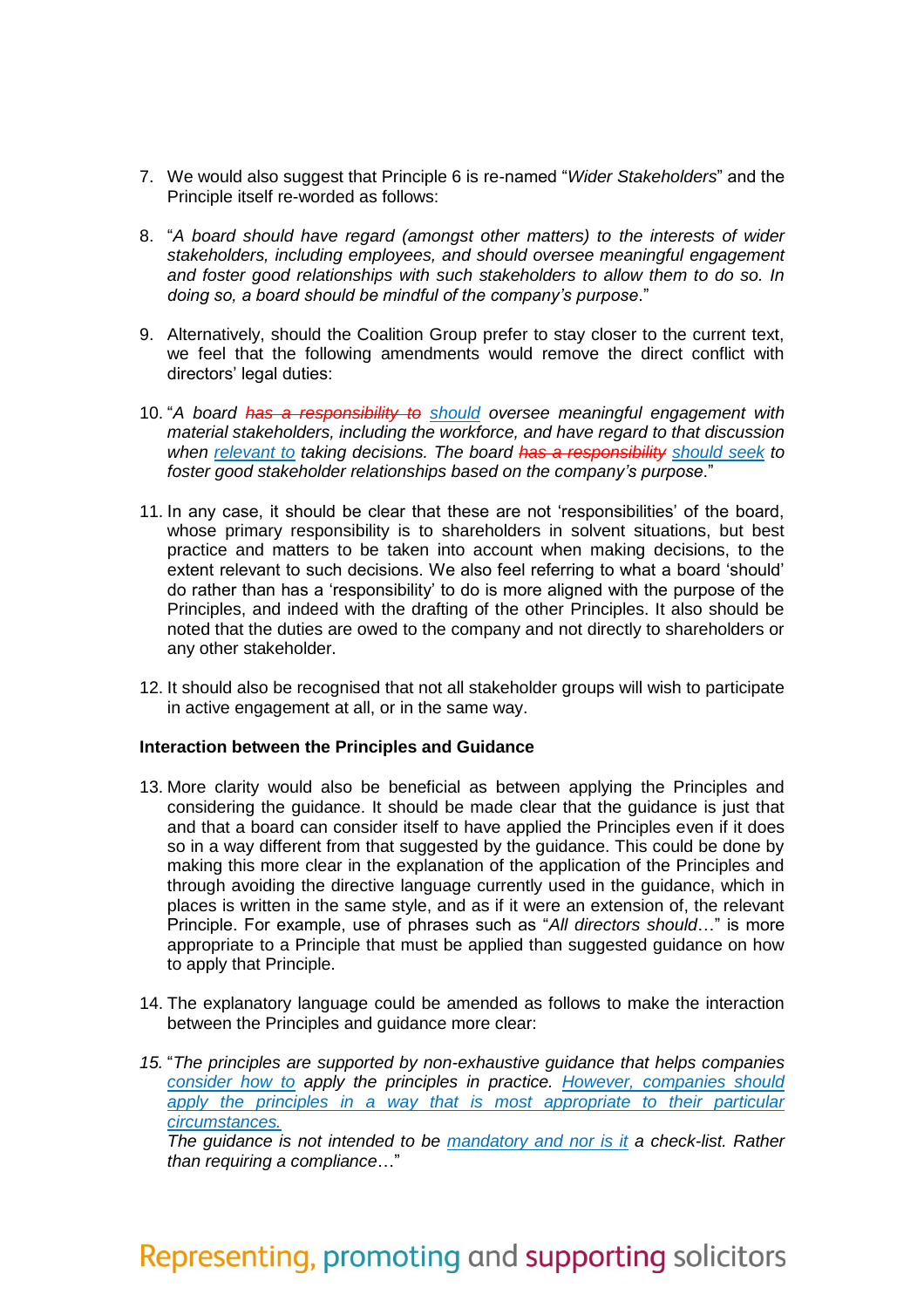## **Importance of commercial sensitivity and open and honest debate in board decisions**

- 16. We also feel that it is important to recognise the balance between (i) commercial sensitivity and creating an environment in boardrooms for open and honest debate and (ii) transparency and reporting on how companies have applied an appropriate governance model. For example, the potential for disclosure of board minutes to impact on the quality and scope of debate at meetings is acknowledged in the Guidance Note on minute taking issued by ICSA: The Governance Institute in April 2017, reflecting its consultation from the previous year, and issues in relation to disclosure of commercially sensitive performance targets have been recognised in the context of remuneration reporting.
- 17. These issues are particularly relevant when there is a suggestion that details of decision making should be reported. In practice, it would for example be important for all directors to be comfortable with the decisions being reported as examples of how wider stakeholder interests have been taken into account, and also with the manner in which they are reported. As also noted in the ICSA Guidance Note, there are differing pressures on recording and reporting decisions of directors across different industries and types of companies.

#### **AIM traded companies**

- 18. We feel that it would be helpful to refer to the corporate governance requirements for AIM traded companies as well as premium-listed companies to give better context to readers. AIM traded companies are being required, under the recently amended AIM Rule 26, to maintain certain information on a website, including:
- 19. "*details of a recognised corporate governance code that the board of directors of the AIM company has decided to apply, how the AIM company complies with that code, and where it departs from its chosen corporate governance code an explanation of the reasons for doing so. This information should be reviewed annually and the website should include the date on which this information was last reviewed*;"
- 20. This could be the FRC's UK Corporate Governance Code, but is typically more likely to be the Quoted Companies Alliance's Corporate Governance Code.

# **ARE THERE ANY AREAS IN WHICH THE PRINCIPLES NEED TO BE MORE SPECIFIC?**

#### **Principle 2**

21. We believe that the statement "*All directors should collectively demonstrate…*" should be clarified. Directors have individual duties, including to exercise independent judgement, and (as highlighted in the final paragraph of the guidance on Principle 2) diversity of background, outlook and skills is important to a well-functioning board. However, there is a well-established principle of a board as a whole having the necessary competence. It could be clarified by re-wording it as follows: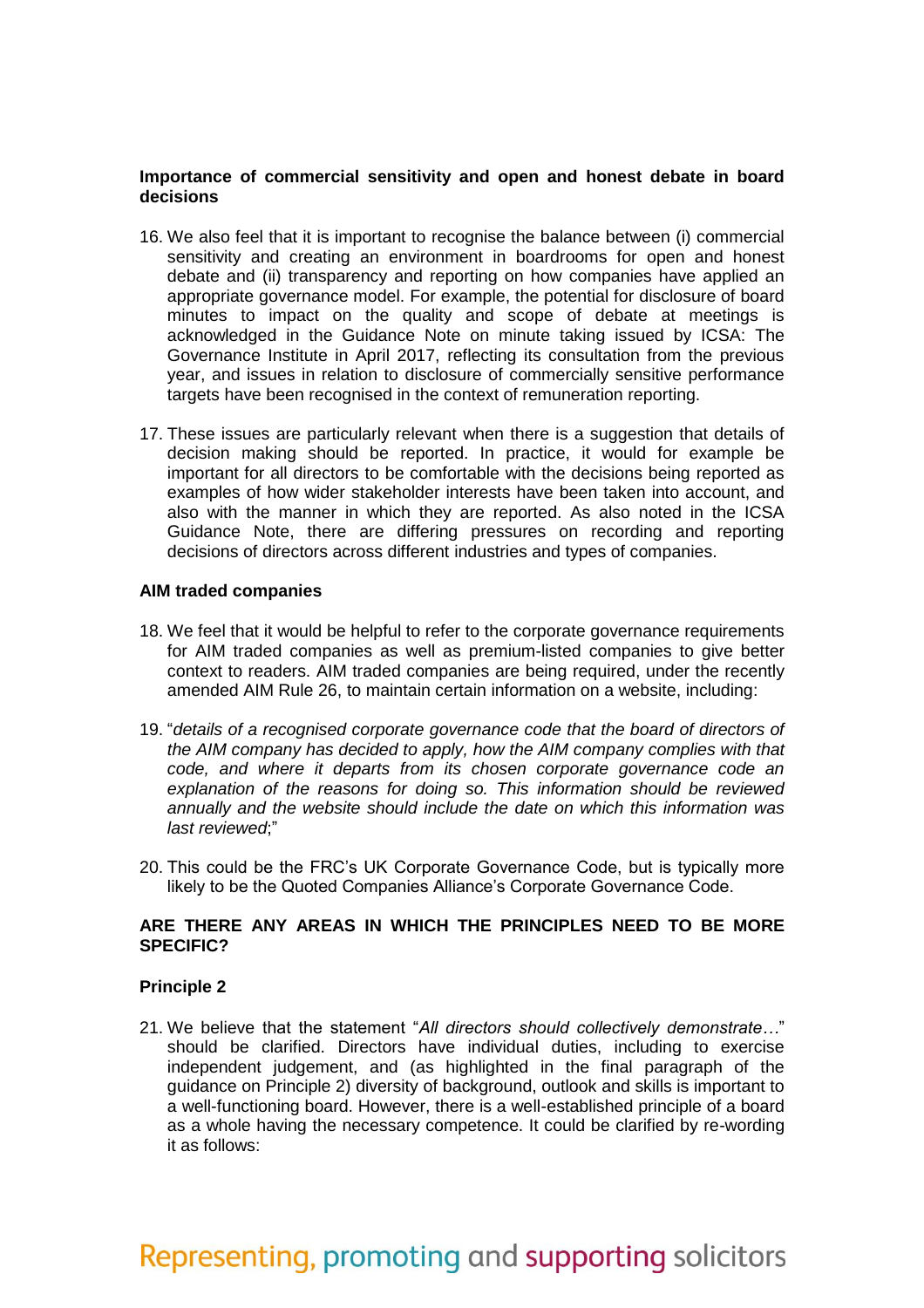22. "*The board as a whole all directors should collectively demonstrate a high level of competence relevant to the company's business needs and stakeholders*…"

# **Principle 3**

- 23. We feel that the use of the term 'constitutional documents' should be reconsidered. It is important to differentiate between the company's 'constitution' within the meaning of section 17 of Companies Act 2006 and, say, private shareholder agreements and board and committee terms of reference etc.
- 24. If such documents were to be considered part of a company's 'constitution' they should be filed publicly at Companies House and would fall to be treated differently under the Companies Act 2006; for example if directors failed to act in accordance with them. That would likely lead to such documents being 'sanitised' for public consumption and less useful for shareholders, which would we feel be counterproductive and an unnecessary burden to place upon companies.
- 25. We also feel that use of 'terms of reference' should be clarified. The scope of powers of board committees will always need to be defined vis à vis the board as a whole. However, whilst specific matters may be reserved to the board, it would not be unusual for the board itself to retain the broad powers granted to it under the Companies Act and not to have specific terms of reference; though it may well be that the shareholder(s) reserve certain powers or give certain directions, either generally or in particular circumstances.

### **Principle 5**

26. We note that, as with the UK Corporate Governance Code, the term 'workforce' is used rather than 'employee'. As that is not a term defined in law or regulation, and for example the FRC's Guidance states that in the context of the UK Corporate Governance Code it is not meant to align with legal definitions of workforce, employee, worker or similar, we feel it would be beneficial to include guidance on how companies should interpret this term if its use is retained. They will at the same time have to consider reporting in respect of their employees, and complying with the various other legal obligations, and so guidance will be valuable to avoid confusion or unnecessary time spent seeking further guidance.

#### **Principle 6**

- 27. As noted above, we feel that this Principle should be re-named to refer to 'wider stakeholders'.
- 28. As also explained above, we feel as drafted this Principle conflicts with directors' statutory duties and so should be amended accordingly.
- 29. We feel that it would be helpful to explain the proposed interaction between the guidance stating that the board "*should present a fair, balanced and understandable assessment of the company's position and prospects, and make this available to its material stakeholders on an annual basis*" and companies' existing statutory obligations to prepare an annual report and accounts (including a strategic report). In particular, if companies comply with their statutory reporting obligations, what more is expected in order to comply with this Principle.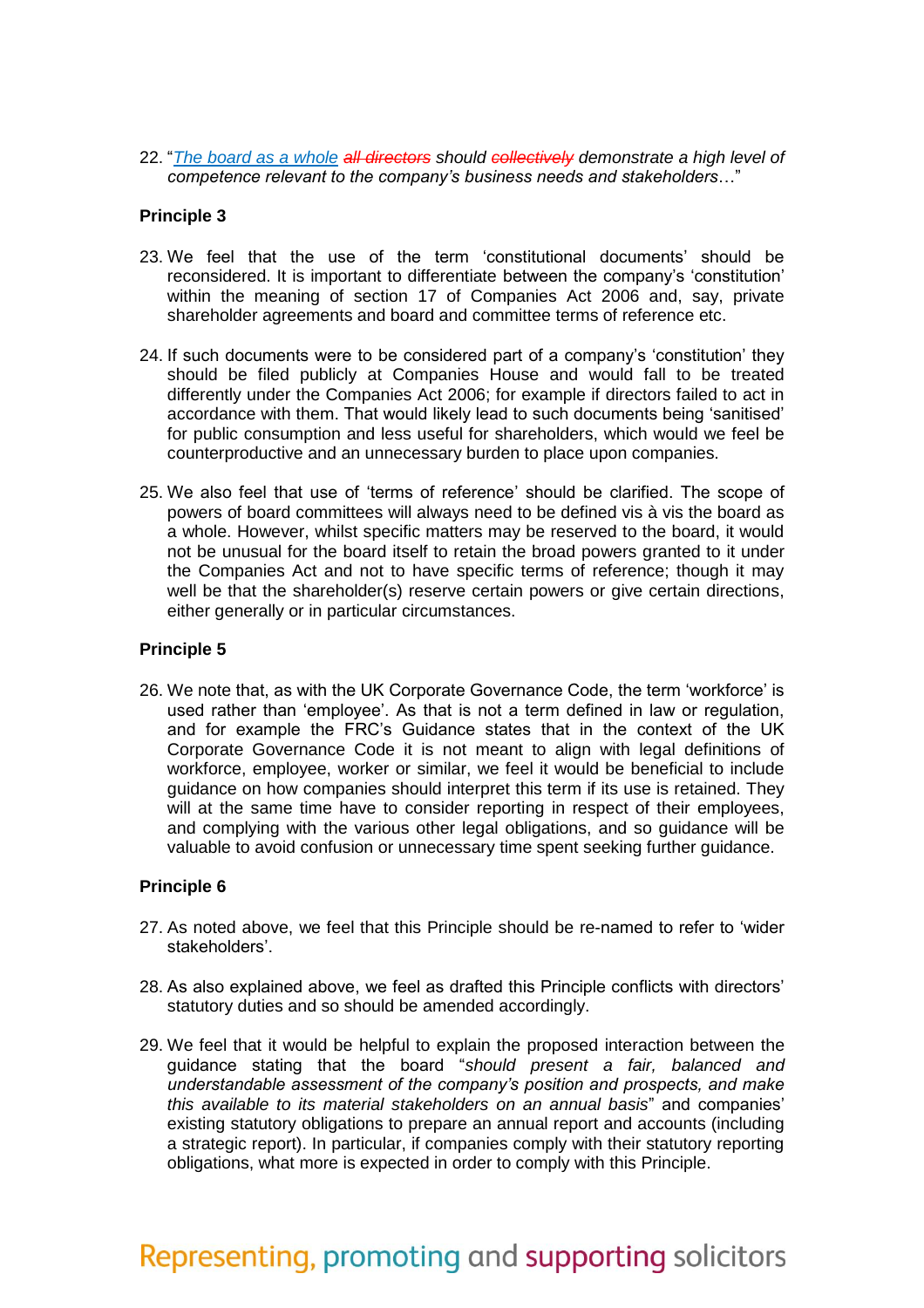- 30. The annual report and accounts will be publicly available at Companies House, and so available to all stakeholders. If the intention is for example that in addition to this companies should be making the annual report and accounts available on their websites (we note that will now be a requirement for the new "Section 172(1) statement") then it would be helpful for that to be stated. Similarly, if it is felt that companies making their annual report and accounts available to stakeholders would not be sufficient, then more guidance should be given as to what more is desirable or expected.
- 31. As explained in our comments under Principle 5, we feel that guidance would be beneficial in respect of the use of the term 'workforce'.

#### **DO THE PRINCIPLES AND GUIDANCE TAKE SUFFICIENT ACCOUNT OF THE VARIOUS OWNERSHIP STRUCTURES OF PRIVATE COMPANIES, AND THE ROLE OF THE BOARD, SHAREHOLDERS AND SENIOR MANAGEMENT IN THESE STRUCTURES? IF NOT, HOW WOULD YOU REVISE THEM?**

- 32. Yes, we feel that the high-level nature of the Principles allows their application across a broad range of structures, and this will be important to their adoption and use by companies. Were they to be more prescriptive then they would be less likely to be adopted.
- 33. However, as noted in our answer to question 1, we do feel that it is important to clarify the non-mandatory nature of the guidance to ensure that companies feel that they can adopt the Principles in a way that is most appropriate for their particular circumstances; and in particular that they do not have to 'apply' the guidance.

## **DO THE PRINCIPLES GIVE KEY SHAREHOLDERS SUFFICIENT VISIBILITY OF REMUNERATION STRUCTURES IN ORDER TO ASSESS HOW WORKFORCE PAY AND CONDITIONS HAVE BEEN TAKEN ACCOUNT IN SETTING DIRECTORS' REMUNERATION?**

34. Yes, to the extent that this should be provided through the Principles. We do not feel that any additional detail or prescription would be necessary or appropriate, especially as this is an area already subject to specific legislation and regulations. As noted in our answer to question 3, were the Principles to be more prescriptive then they would be less likely to be adopted.

## **SHOULD THE DRAFT PRINCIPLES BE MORE EXPLICIT IN ASKING COMPANIES TO DETAIL HOW THEIR STAKEHOLDER ENGAGEMENT HAS INFLUENCED DECISION-MAKING AT BOARD LEVEL?**

35. No. Please see our comments under question 1 in respect of the importance of commercial sensitivity and open and honest debate in board decisions and under questions 3 and 4 in respect of the importance of the Principles not being overly prescriptive.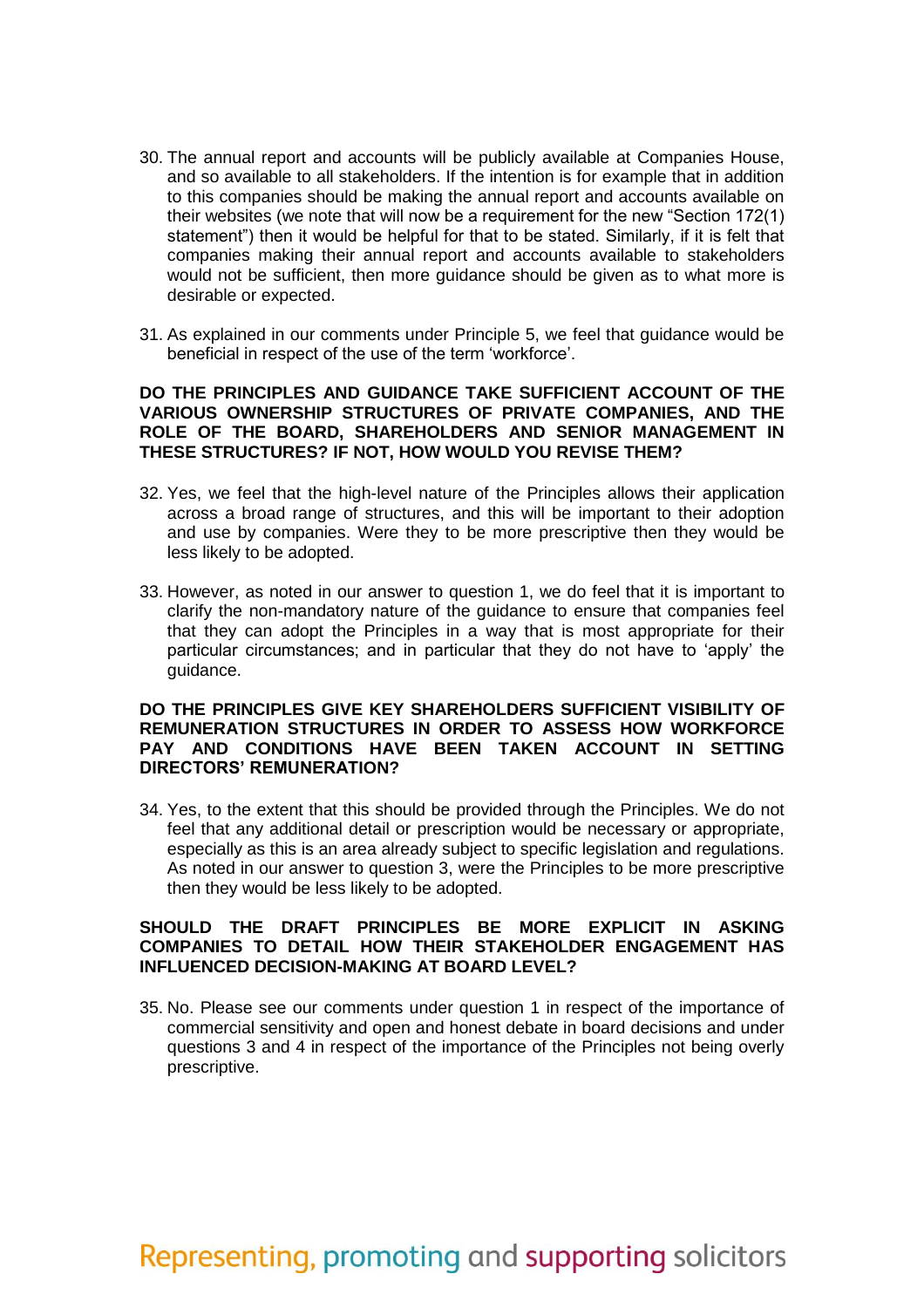# **DO THE PRINCIPLES ENABLE SUFFICIENT VISIBILITY OF A BOARD'S APPROACH TO STAKEHOLDER ENGAGEMENT?**

36. Yes, to the extent that this should be provided through the Principles. As noted in our answer to question 3, we do not feel that any additional detail or prescription would be necessary or appropriate.

### **DO YOU AGREE WITH AN 'APPLY AND EXPLAIN' APPROACH TO REPORTING AGAINST THE PRINCIPLES? IF NOT, WHAT IS A MORE SUITABLE METHOD OF REPORTING?**

37. Yes, provided the interaction between the Principles and guidance is clarified as suggested in our answer to question 1. It should be clear that not following the guidance does not equate to a failure to 'apply' (or fully apply) the Principles and that a set of procedures, standards and behaviours which achieve the same objective as any particular Principle through another route does not represent a failure to apply the Principles.

### **THE PRINCIPLES AND THE GUIDANCE ARE DESIGNED TO IMPROVE CORPORATE GOVERNANCE PRACTICE IN LARGE PRIVATE COMPANIES. WHAT APPROACH TO THE MONITORING OF THE APPLICATION OF THE PRINCIPLES AND GUIDANCE WOULD ENCOURAGE GOOD PRACTICE?**

- 38. The Principles are part of a wider context of law, regulation and best practice and should not be considered in isolation, and nor should the requirement to comply with law and regulation be confused with the desirability to follow best practice.
- 39. To the extent companies are required to publish a "Section 172(1) statement" and choose to adopt the Principles as a "corporate governance code", this should be monitored together with companies' various other reporting obligations in the same way as any other reporting obligation and we do not see that any new powers or processes are necessary to do so.
- 40. In respect of adoption of the Principles as a measure for best practice, it will be open to interested parties to consider what, if any, code has been adopted and review companies' statements about their compliance and application of that code. For example, to the extent wider stakeholders such as employees and suppliers have particular concerns they can take those concerns into account when considering whether to accept or continue employment or trading with a particular company.
- 41. Once the new codes and requirements, particularly the requirement to publish a "Section 172(1) statement", the revised UK Corporate Governance Code and the revised AIM Rule 26 (as discussed in our answer to question 1) have all had time for companies to develop their understanding and application, and for interested parties to review the information reported, their impact could then be reviewed and considered further. For the moment, it is important to allow such time for assessment before imposing further changes.